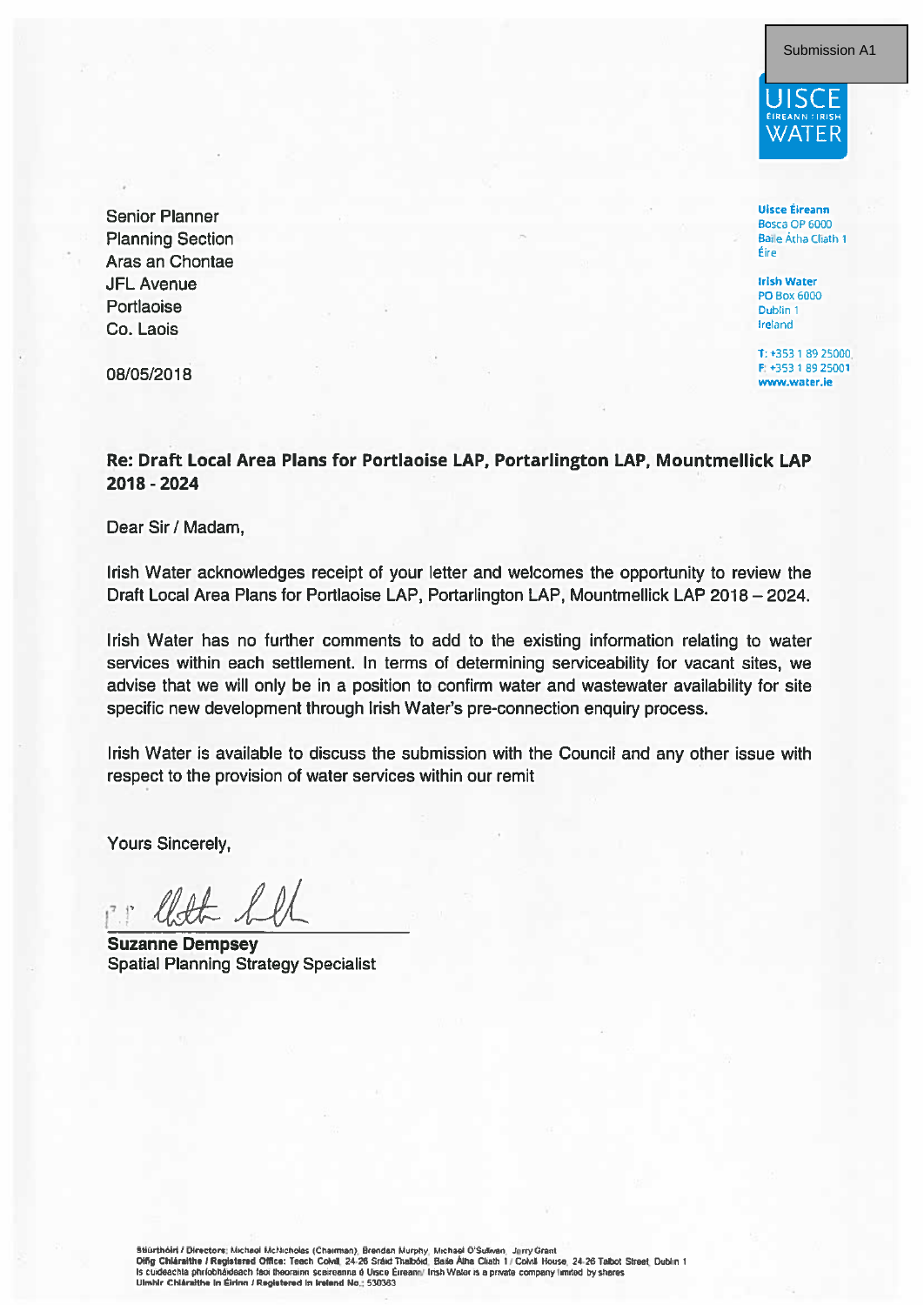An Roinn Tithíochta, Pleanála agus Rialtais Áitiúil Department of Housing, Planning and Local Government



08 May, 2018

Senior Planner, Planning Section Laois County Council, Áras an Chontae, JFL Avenue, Portlaoise, Co. Laois.

#### **Re: Draft Portlaoise Local Area Plan 2018-2024**

A Chara,

I am directed by the Minister for Housing and Urban Development to refer to your recent letter in relation to the above and set out hereunder observations on behalf of the Minister.

The Department considers the Portlaoise Draft Local Area Plan 2018-24 to provide a comprehensive framework for the future development of this important town with planned growth in population and employment in tandem with supporting amenities and infrastructure. The focus on the enhancement of the town centre including improvement of the public realm environment is particularly welcome and will assist in consolidating and regenerating the town centre environment.

#### Regeneration Project

The Council will be aware that the National Planning Framework was published by the Government on 16<sup>th</sup> February last. As referenced in the text of the Draft LAP, section 4.5 of the NPF identifies Portlaoise as a *Regeneration and Development Demonstration Project* seeking to rejuvenate the historic core of the town and properly integrate it with surrounding residential areas and future employment development such as Togher. This project will be led by the National Regeneration and Development Agency that will shortly be established. The Department will also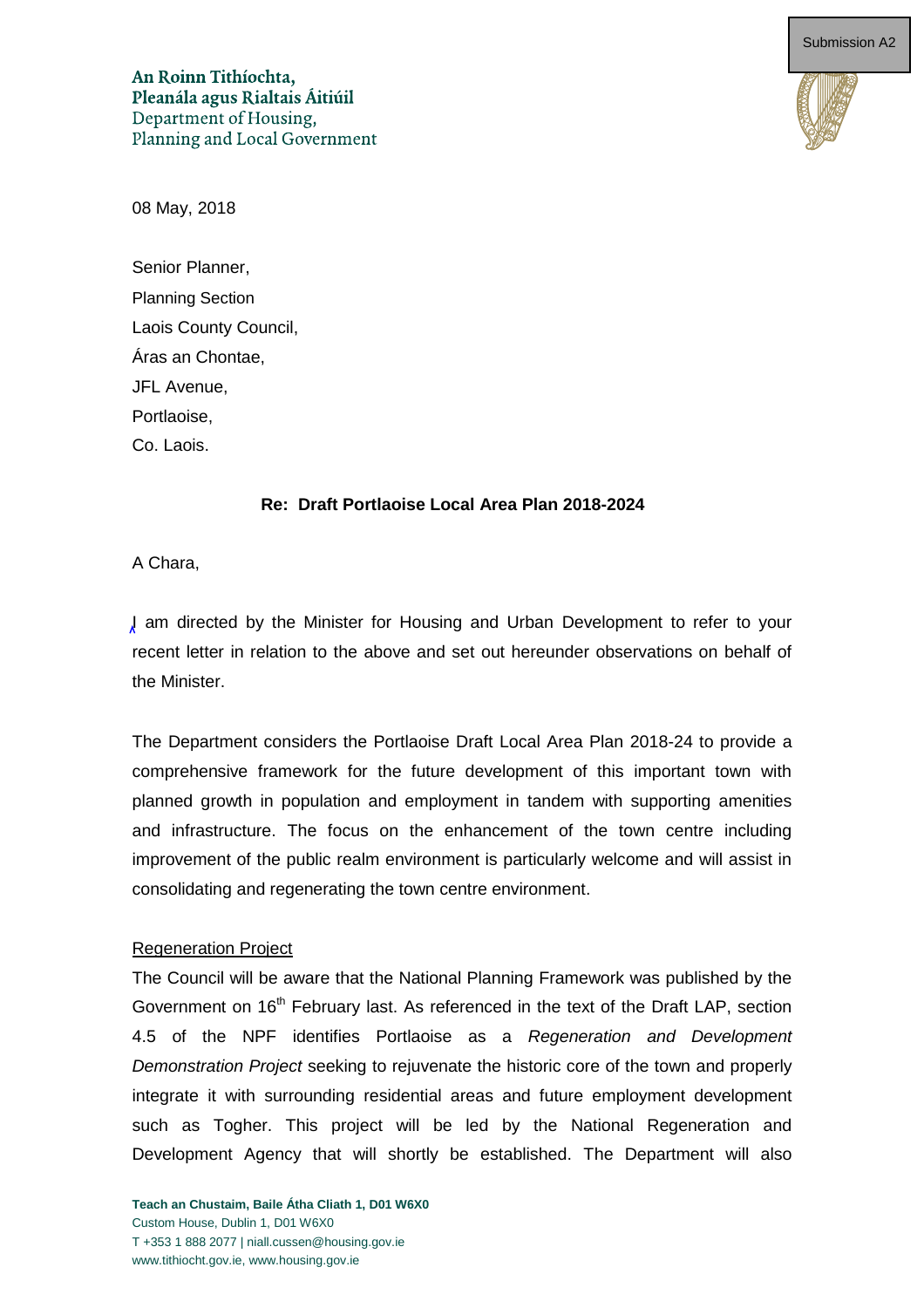

continue to work closely with the Council and the other stakeholders involved to deliver on the vision and strategy of the LAP for Portlaoise.

#### Flood Risk

The Local Area Plan is accompanied by a Strategic Flood Risk Assessment (SFRA) which examines the extent of flood risk within the town and compliance with '*The Planning System and Flood Risk Management Guidelines*' (2009) issued under s.28 of the Planning & Development Act (as amended). The SFRA includes the production of detailed flood maps indicating the Flood Zones A and B (per section 3.5 of the 2009 Guidelines). The 2009 Guidelines clearly require that a sequential approach to flood risk management (see Figure 3.1 of the Guidelines) is taken to the zoning of lands for development (eg. lands in identified Flood Zones A & B should not be zoned for residential or other '*Highly vulnerable development'* per Table 3.2 of the Guidelines). The Department advocates close adherence to the sequential approach to flood risk management in the plan process and the Council is advised to examine the Draft LAP to ensure that zoning objectives of the Draft Local Area Plan are fully integrated with the SFRA and the 2009 Guidelines.

The planning authority is reminded to have regard to any observations made by the Office of Public Works, Department of Culture, Heritage and the Gaeltacht, the National Parks & Wildlife Service, the Environmental Protection Agency and Irish Water. In this regard, Laois County Council must satisfy itself that it has met the relevant requirements as appropriate, and that the Portlaoise Draft Local Area Plan 2018-24 is fully compliant with its obligations under planning legislation.

The officials of the Department are available to discuss the matters raised above and in the first instance you are advised to contact Mr. Stewart Logan, Planning Adviser on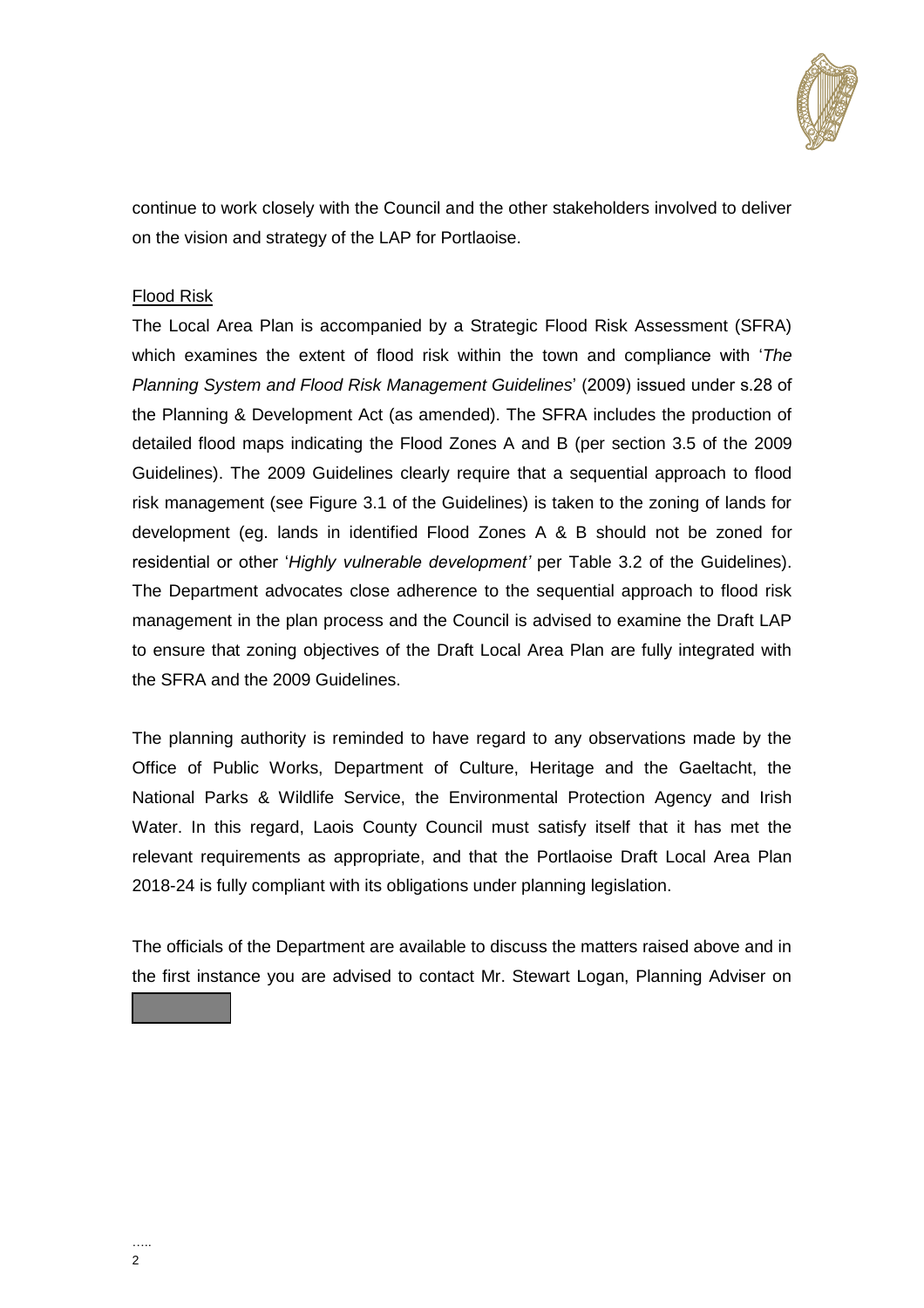

Is mise le meas,

Will Com

**Niall Cussen Chief Planner Forward Planning Section**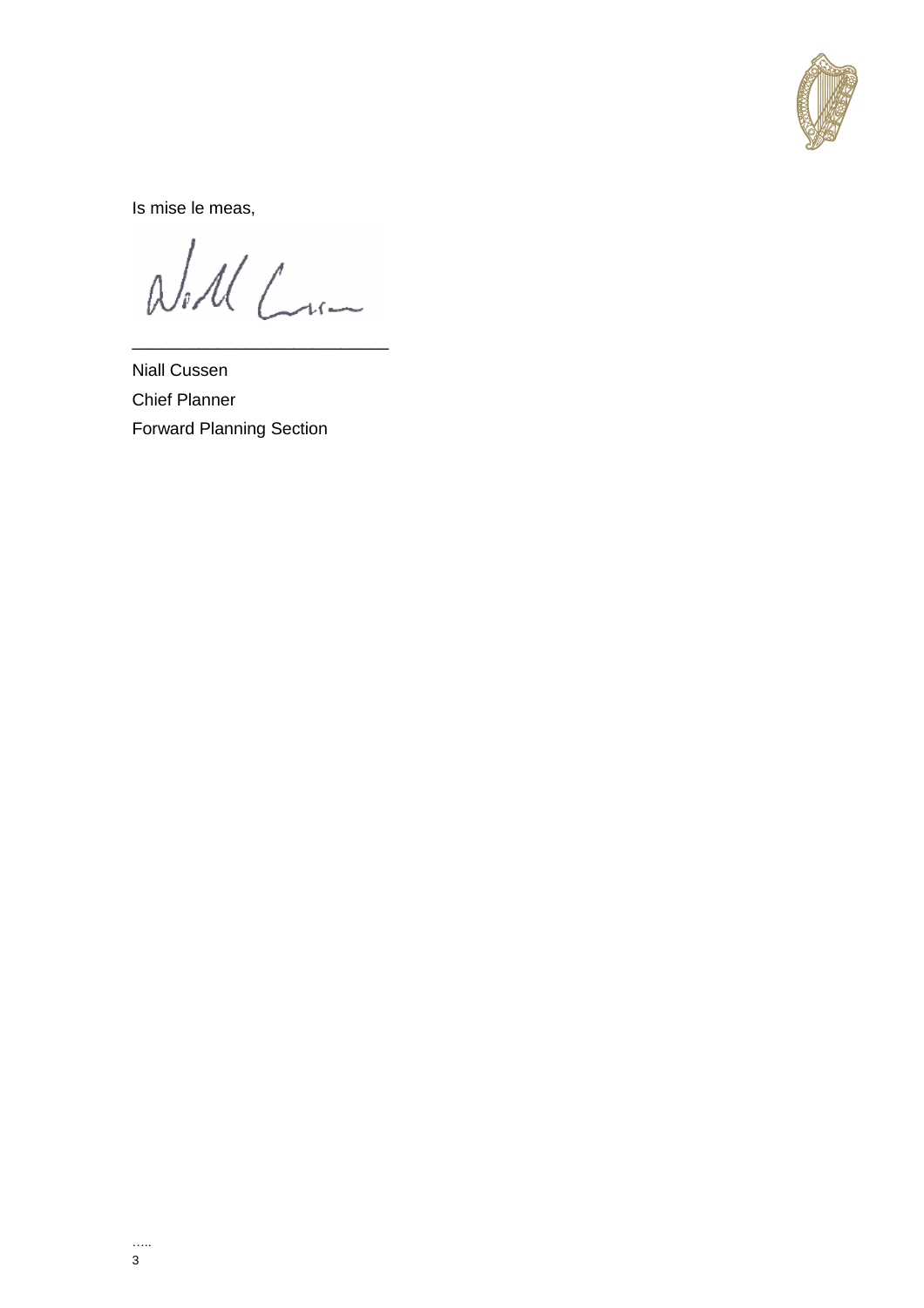# *Portlaoise Draft Local Area Plan 2018-2024*

# *Submission by Sean Fleming T.D.*

*I wish to make a submission in respect of the Portlaoise Draft Area Plan covering a number of areas as set out below.*

#### *Planning Policy:*

*The population of Portlaoise town has grown substantially in recent years and is now the largest town in the Midlands region. Project Ireland 2040 National Planning Framework is the most recent national document in relation to planning.*

*The old Regional Planning Guidelines for the Midland Region is now at the end of its life and will be replaced in the very near future by a Regional Spatial and Economic Strategy. The old Regional Planning Guidelines listed Athlone, Tullamore and Mullingar as a linked gateway for the Midland Region and Portlaoise was only listed as a PrincipalTown. The passage of time has made this document redundant and while the Regional Planning Guidelines will still exist for a very short period we need to reduce dramatically any reference to these guidelines in the Local Area Plan. Some reference is obviously still required.*

*Therefore, I recommend that Paragraph 7.3 dealing with the guidelines be reduced substantially and Figure 8 showing the old map of the Midland Region be deleted as it is not necessary and serves no useful purpose going forward.*

#### *Development Vision and Strategy:*

*Objective 3 on page 20 in relation to the development of the Togher area is essential.*

*However, it is important that the Local Area Plan not only concentrates on land in the ownership of the Council but also land held by other public bodies for development purposes.* 

*There needs to be an objective included, relating to working with the IDA in respect of the development of their site on the Mountrath Road. Everybody locally criticises the lack of interest by the IDA in Portlaoise but it would not be sensible to allow the IDA say we ignored their State owned site in our Local Area Plan. Accordingly, we must put in a positive objective in relation to this matter or otherwise our plan will be seriously lacking.*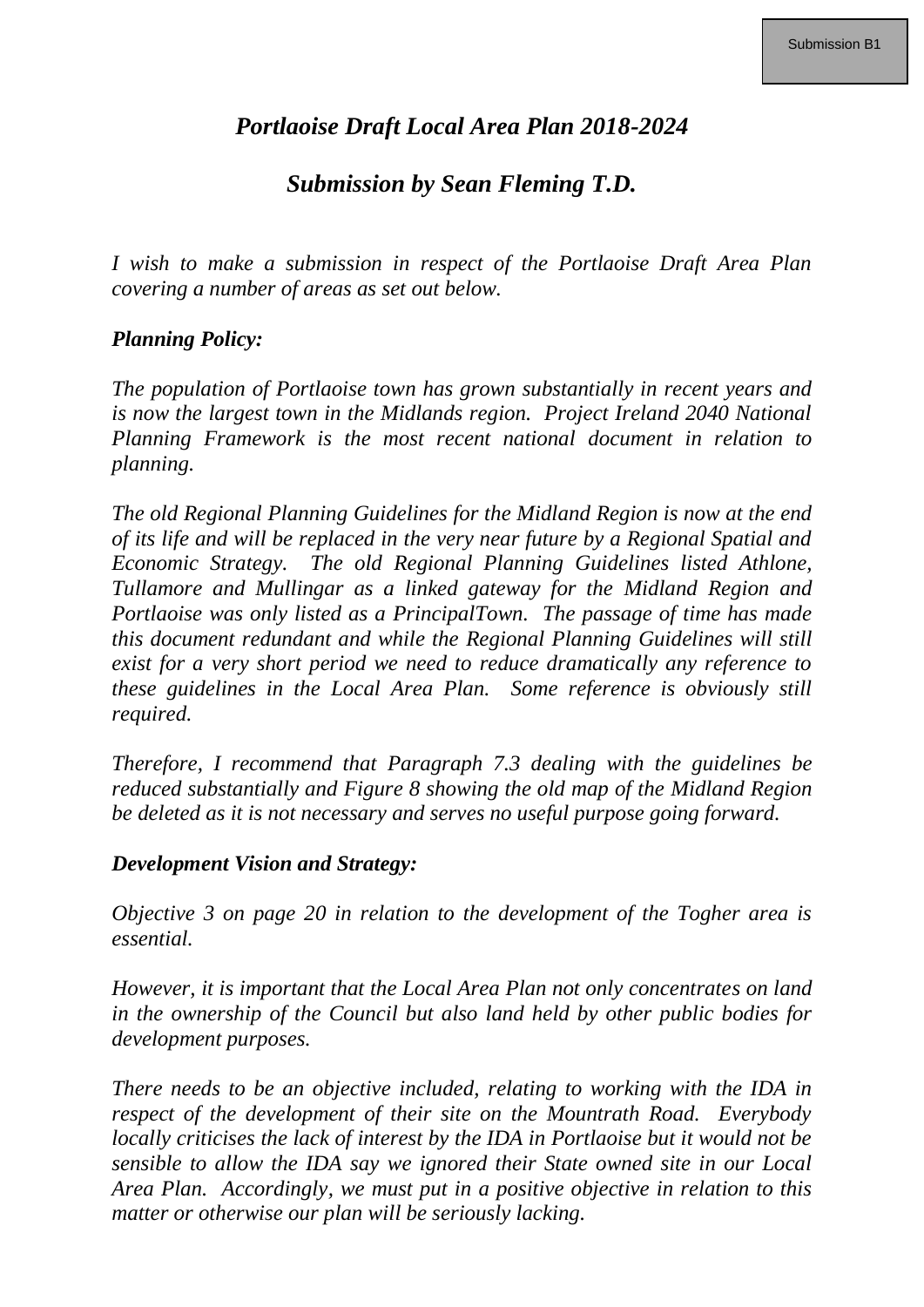*Delete policy number 3 on page 21 as theMidland Regional Planning Guidelines do not serve any useful purpose for the future of the town.*

### *Population of Portlaoise:*

*The percentage of the population in Portlaoise town under14 years of age is one of the highest for any town in the entire country. 87% of all households in the town are accommodated in houses built since 2001.* 

*These new young families in the town have resulted in a very significant increase in the population in the town in recent years. According to the 2016 census the population of Portlaoise was 22,050. According to Table 4 on Page 23 the population projection for Portlaoise by 2023 is 25,382. This leaves a projected increase in population in Portlaoise of 3,332 between now and 2023.* 

*The natural growth of the population in the town between 2011 and 2016 when practically no new houses were built was approximately 2,000. Therefore, it is reasonable to assume that the natural population growth from existing families in the town will increase by at least 3,000 over the lifetime of this plan. Page 24 of the document says that 2,128 additional houses are required in Portlaoise town for the population growth between now and 2024. If these new houses are built they will lead to an increase in population of approximately 5,000. When this is added to the natural increase in population in the town we will be far in excess of the projected population as outlined on page 23.*

*There is already planning permission for 1,500 new houses in the town and it makes no sense to suggest that the plan can only accommodate 600 additional new houses to be approved for planning in the next 7 years.*

*The table on page 23 is to be replaced and a new table inserted showing the population based on the 2016 census and not the 2011 census as is shown in this table.*

*If the Council produces a plan with a projected population in 2,023 of 25,382 people, it will be obvious that such a plan will have no basis on actual reality.*

*The new plan for Portlaoise must be based on realistic population projections.*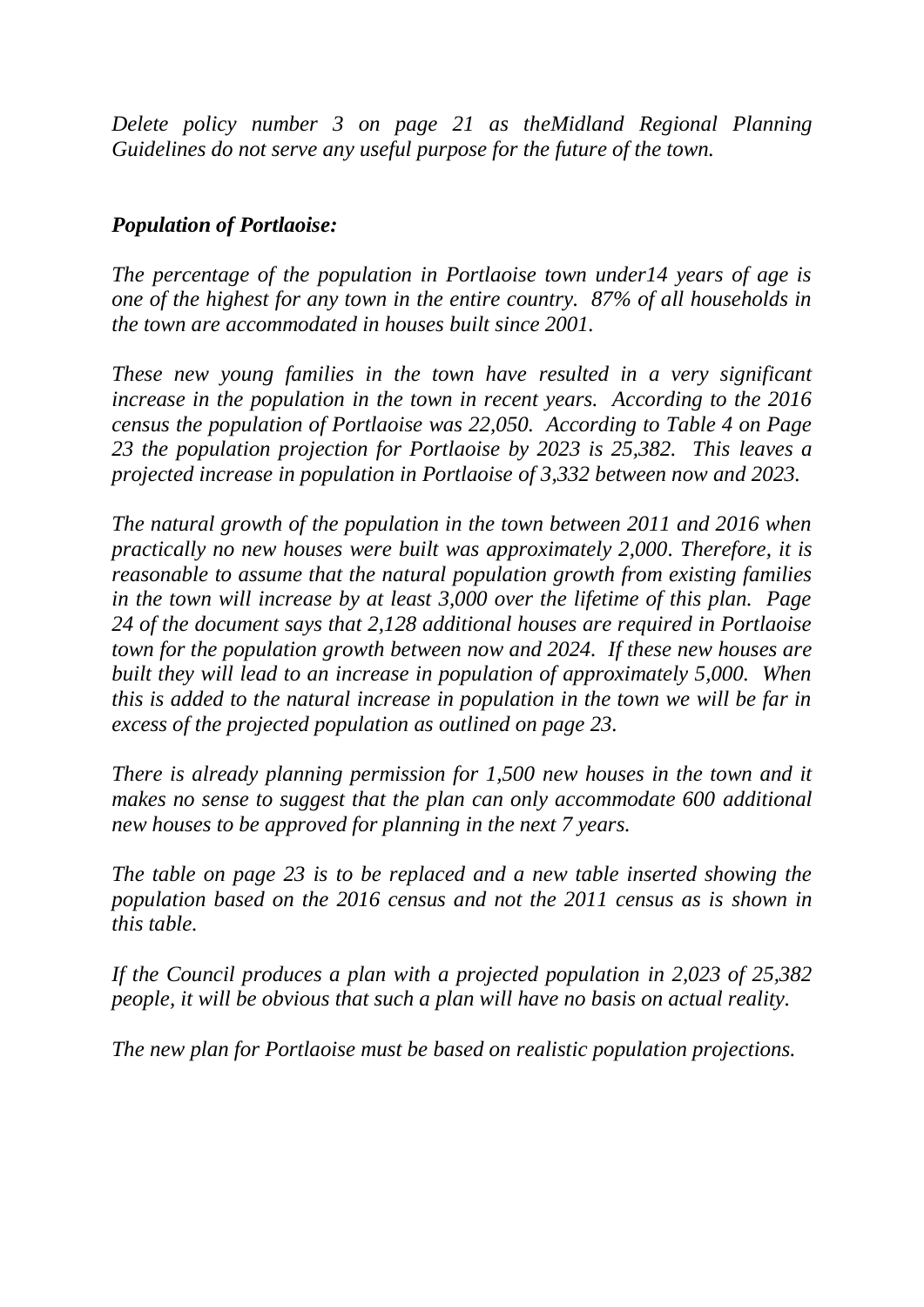#### *Economic Development:*

*Objective No. 1 on page 29 should be amended to delete the reference to the Midland Regional Planning Guidelines and an alternative reference included if considered necessary.*

*Policy No. 1 on page 30 regarding developing Togher is very welcome. However, there should be an additional policy inserted recognising the fact that An Post's largest distribution centre outside of Dublin is based in Portlaoise. The Mail Centre in Portlaoise deals with all inward parcels coming into Ireland both for distribution and for customs purposes. They also deal with extensive deliveries of parcels throughout the country and also the regular letter post on a daily basis. We should promote the existence of this facility in Portlaoise as part of the Local Area Plan to heighten the awareness of Portlaoise as a distribution/logistics centre.* 

*We also need to have objectives and policies in this area in relation to working with the non-State agencies especially the private sector in relation to the promotion of employment in the town. It is not sufficient only to deal with the initiatives which the Council are directly involved in.This must be expanded as most employment in the town and surrounding areas comes from the private sector.*

## *Transport and Movement:*

*There should be an objective and a policy of the Council to work with Irish Rail for the provision of car parking facilities for people who use the railway station as they are the customers of Irish Rail and the first line of responsibility for parking should not primarily be on Laois County Council.*

*There should also be an objective to work with Bus Eireann, the National Transport Authority and transport providers in the private sector to provide a bus terminus in Portlaoise while working with Laois County Council.The primary objective should be put on the companies whose customers use their services.*

*Objective no. 4 on page 48 while understandable puts too much emphasis on the CBS land for Portlaoise Railway Station. It is possible that this may not come to pass and all the more reason to have Irish Rail listed as requiringtowork with Laois County Council on this issue.*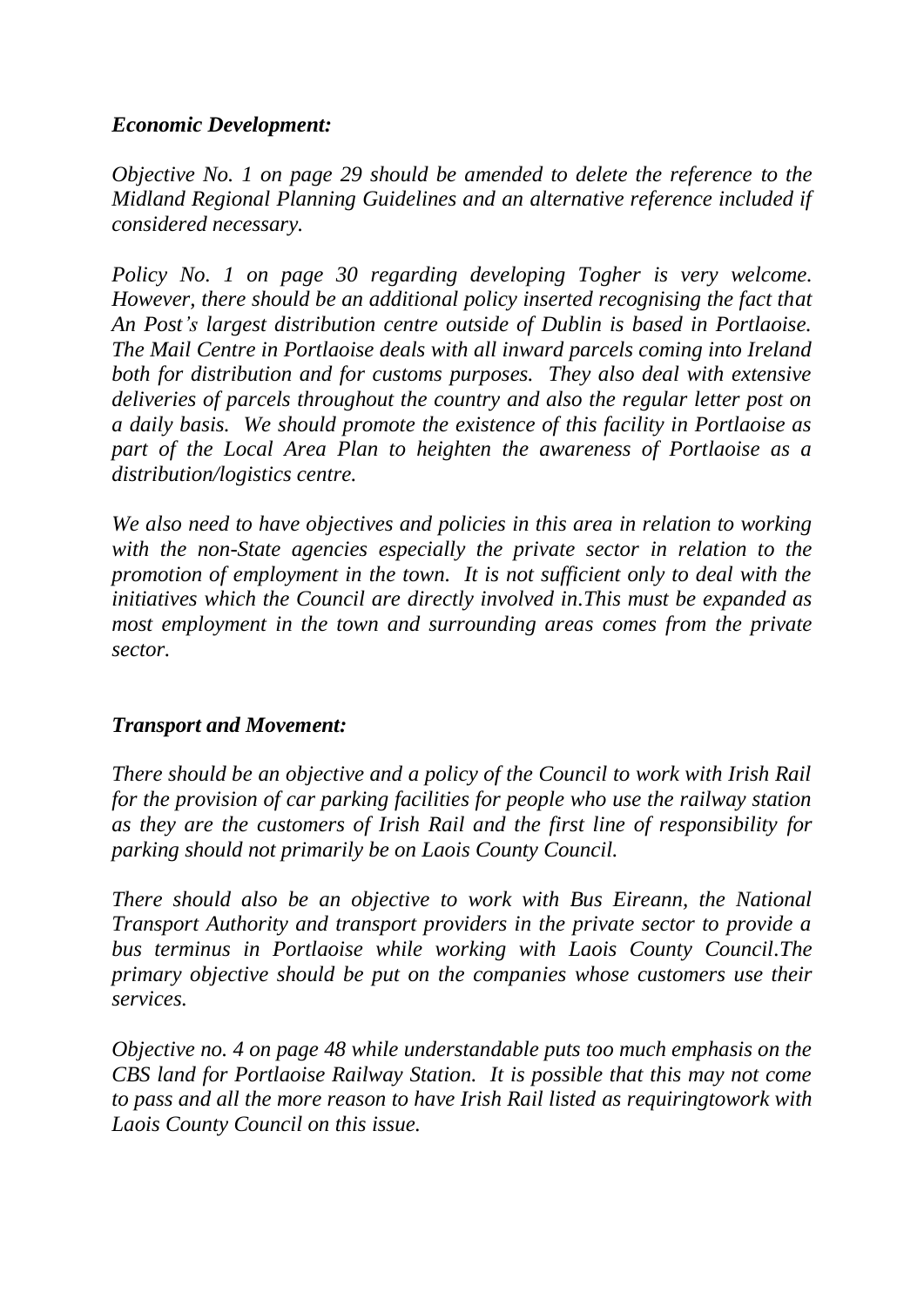*There should be a policy to link the N80 from the Fairgreen area to the M7 motorway on the Dublin side of Portlaoise. This is necessary to take the N80 traffic away from the town centre, the Stradbally Road and the busy schools along the new Ring Road in the town. This is essential in the interest of sustainability of the town centre and safety of everybody who uses the new schools.*

*There should also be a policy on seeking to reduce the number of people who have to commute every day for jobs in Dublin and other regions. While this is a long term issue there should be a clear policy to try and provide more employment locally for people who live locally.*

## *Key Infrastructure:*

*Explain the reference to "Both Councils" in Paragraph 1 of page 43.* 

*The Midland Regional Hospital Portlaoise is the most important key infrastructure in the town. This hospital serves not just the population of Portlaoise and Co. Laois but also a number of neighbouring counties.*

*It is a strategic facility for the region and it is located in Portlaoise. The Council must have in its document a key aim to promote and support and to work with state agencies and all others to enhance this key facility in the town for the years ahead. A plan that does not include this is an objective and policy will be seriously deficient. I look forward to a proper development of this subject in the Local Area Plan.* 

*It is essential that Laois County Council work with and consider other State agencies in relation to the provision of key public services in the town.*

*There are significant statements in the Draft Plan regarding Portlaoise being a low carbon town and the essential need for sustainable development. In line with these statements it is essential that there be a key objective and policy in the Plan in relation to waste management. There is not sufficient detail in relation to matter included in the Draft Plan. Recycling of waste and reducing the carbon footprint are fundamentally connected with how we handle domestic and business waste in the towns. This must be addressed in this plan.*